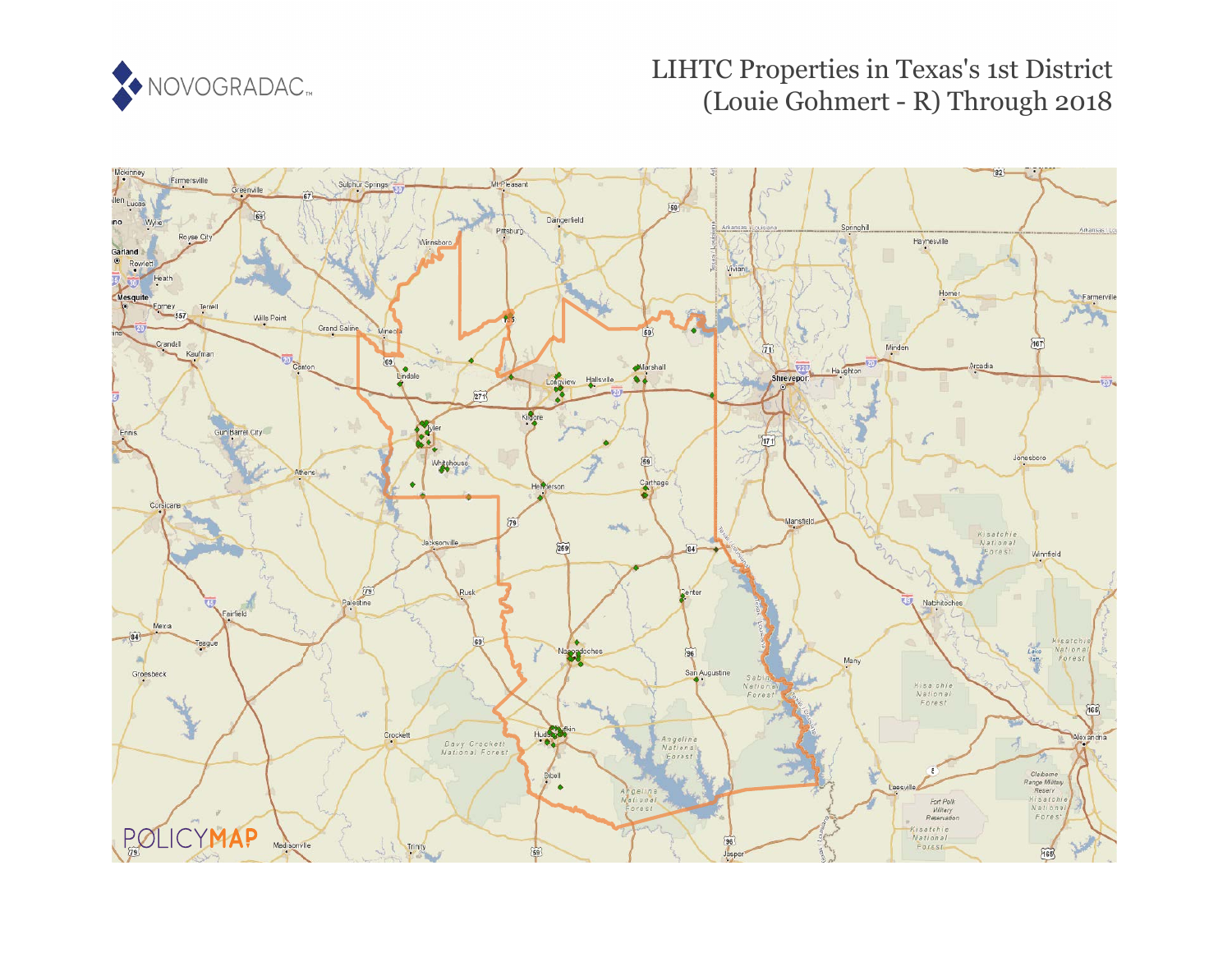| <b>Project Name</b>                                            | <b>Address</b>                                | <b>City</b>                | <b>State</b> | <b>Zip Code</b> | <b>Nonprofit</b><br><b>Sponsor</b> | <b>Allocation</b><br><b>Year</b> | <b>Annual</b><br><b>Allocated</b><br><b>Amount</b> | <b>Year Placed</b><br>in Service | <b>Construction Type</b> | <b>Total</b><br><b>Units</b> | Low<br><b>Income</b><br><b>Units</b> | <b>Rent or</b><br><b>Income</b><br><b>Ceiling</b> | <b>Credit</b><br><b>Percentage</b> | Tax-<br><b>Exempt</b><br><b>Bond</b> | <b>HUD Multi-</b><br>Family<br><b>Financing/Rental</b><br><b>Assistance</b> |
|----------------------------------------------------------------|-----------------------------------------------|----------------------------|--------------|-----------------|------------------------------------|----------------------------------|----------------------------------------------------|----------------------------------|--------------------------|------------------------------|--------------------------------------|---------------------------------------------------|------------------------------------|--------------------------------------|-----------------------------------------------------------------------------|
| <b>TIMBER POINTE APT</b><br><b>HOMES</b>                       | 4506 ELLEN<br>TROUT DR                        | <b>LUFKIN</b>              | TX           | 75904           | No                                 | 2005                             | \$560,454                                          | 2007                             | <b>New Construction</b>  | 76                           | 74                                   | 60% AMGI                                          | 70 % present<br>value              | $\mathbf{N}\mathbf{o}$               |                                                                             |
| MOORE GROCERY<br><b>LOFTS</b>                                  | 410 N<br><b>BROADWAY</b><br>AVE               | <b>TYLER</b>               | TX           | 75702           | No                                 | 2007                             | $\$0$                                              | 2008                             | New Construction         | 88                           | 88                                   | 60% AMGI                                          | 70 % present<br>value              | $\rm No$                             |                                                                             |
| <b>LEXINGTON COURT</b><br>PHASE II                             | 2905<br><b>LEXINGTON</b><br><b>PKWY</b>       | KILGORE                    | TX           | 75662           | No                                 | 2008                             | \$0                                                | 2010                             | Not Indicated            | 76                           | 76                                   |                                                   | 60% AMGI Not Indicated No          |                                      |                                                                             |
| TIMBER VILLAGE APTS 2626 W LOOP<br>П                           | 390 N                                         | MARSHALL                   | TX           | 75670           | No                                 | 2009                             | \$0                                                | 2011                             | Not Indicated            | 72                           | 72                                   |                                                   | 60% AMGI Not Indicated No          |                                      |                                                                             |
| <b>LUFKIN PIONEER</b><br><b>CROSSING FOR</b><br><b>SENIORS</b> | 1404 OLD<br><b>GOBBLERS</b><br><b>KNOB RD</b> | <b>LUFKIN</b>              | TX           | 75904           | No                                 | 2009                             | \$0                                                | 2011                             | Not Indicated            | 80                           | 80                                   |                                                   | 60% AMGI Not Indicated No          |                                      |                                                                             |
| PINNACLE AT NORTH<br><b>CHASE</b>                              | 3651 N<br><b>BROADWAY</b><br>AVE              | <b>TYLER</b>               | TX           | 75702           | No                                 | 2010                             | \$0                                                | 2012                             | Not Indicated            | 120                          | 120                                  |                                                   | 60% AMGI Not Indicated No          |                                      |                                                                             |
| <b>LUFKIN PIONEER</b><br><b>CROSSING</b>                       | 1805 N JOHN<br><b>REDDITT DR</b>              | <b>LUFKIN</b>              | TX           | 75904           | No                                 | 2010                             | \$0                                                | 2012                             | Not Indicated            | 80                           | 80                                   |                                                   | 60% AMGI Not Indicated No          |                                      |                                                                             |
| <b>HUDSON MANOR</b>                                            | 4280 OLD<br><b>UNION RD</b>                   | <b>LUFKIN</b>              | TX           | 75904           | No                                 | 2010                             | \$0                                                | 2012                             | Not Indicated            | 80                           | 80                                   |                                                   | 60% AMGI Not Indicated No          |                                      |                                                                             |
| <b>HUDSON GREEN</b>                                            | 840 MOUNT<br><b>CARMEL RD</b>                 | <b>LUFKIN</b>              | TX           | 75904           | No                                 | 2010                             | \$0                                                | 2012                             | Not Indicated            | 80                           | 80                                   |                                                   | 60% AMGI Not Indicated No          |                                      |                                                                             |
| PINE HAVEN APTS                                                | <b>2500 E END</b><br><b>BLVD S</b>            | MARSHALL                   | TX           | 75672           | No                                 | 2014                             | \$0                                                | Insufficient<br>Data             | Acquisition and Rehab 0  |                              | $\bf{0}$                             |                                                   | 60% AMGI Not Indicated No          |                                      |                                                                             |
| <b>ARBOR PINES</b><br>APTS(SPRINGHILL<br>APTS)                 |                                               | 3413 E MAIN ST NACOGDOCHES | TX           | 75961           |                                    | Insufficient<br>Data             | $\$0$                                              | Insufficient<br>Data             | Not Indicated            | 199                          | $\bf{0}$                             |                                                   | Not Indicated                      |                                      |                                                                             |
| <b>GRAND MANOR APTS</b>                                        | $2700$ N GRAND TYLER<br><b>AVE</b>            |                            | TX           | 75702           | No                                 | 2013                             | \$0                                                | Insufficient<br>Data             | Not Indicated            | 120                          | 120                                  |                                                   | 60% AMGI Not Indicated No          |                                      |                                                                             |
| PINE LAKE ESTATES                                              |                                               | 2012 DURST ST NACOGDOCHES  | TX           | 75964           | No                                 | 2013                             | \$0                                                | Insufficient<br>Data             | Not Indicated            | 100                          | 100                                  |                                                   | 60% AMGI Not Indicated No          |                                      |                                                                             |
| PINEWOOD PARK                                                  | 120 KIRKSEY DR LUFKIN                         |                            | TX           | 75904           | No                                 | 2013                             | \$0                                                | Insufficient<br>Data             | Not Indicated            | 94                           | 94                                   |                                                   | 60% AMGI Not Indicated No          |                                      |                                                                             |
| <b>STONE CREEK APTS</b>                                        | 400 PINE BURR<br><b>LN</b>                    | KILGORE                    | TX           | 75662           | No                                 | 2013                             | \$0                                                | Insufficient<br>Data             | Not Indicated            | 56                           | 56                                   |                                                   | 60% AMGI Not Indicated No          |                                      |                                                                             |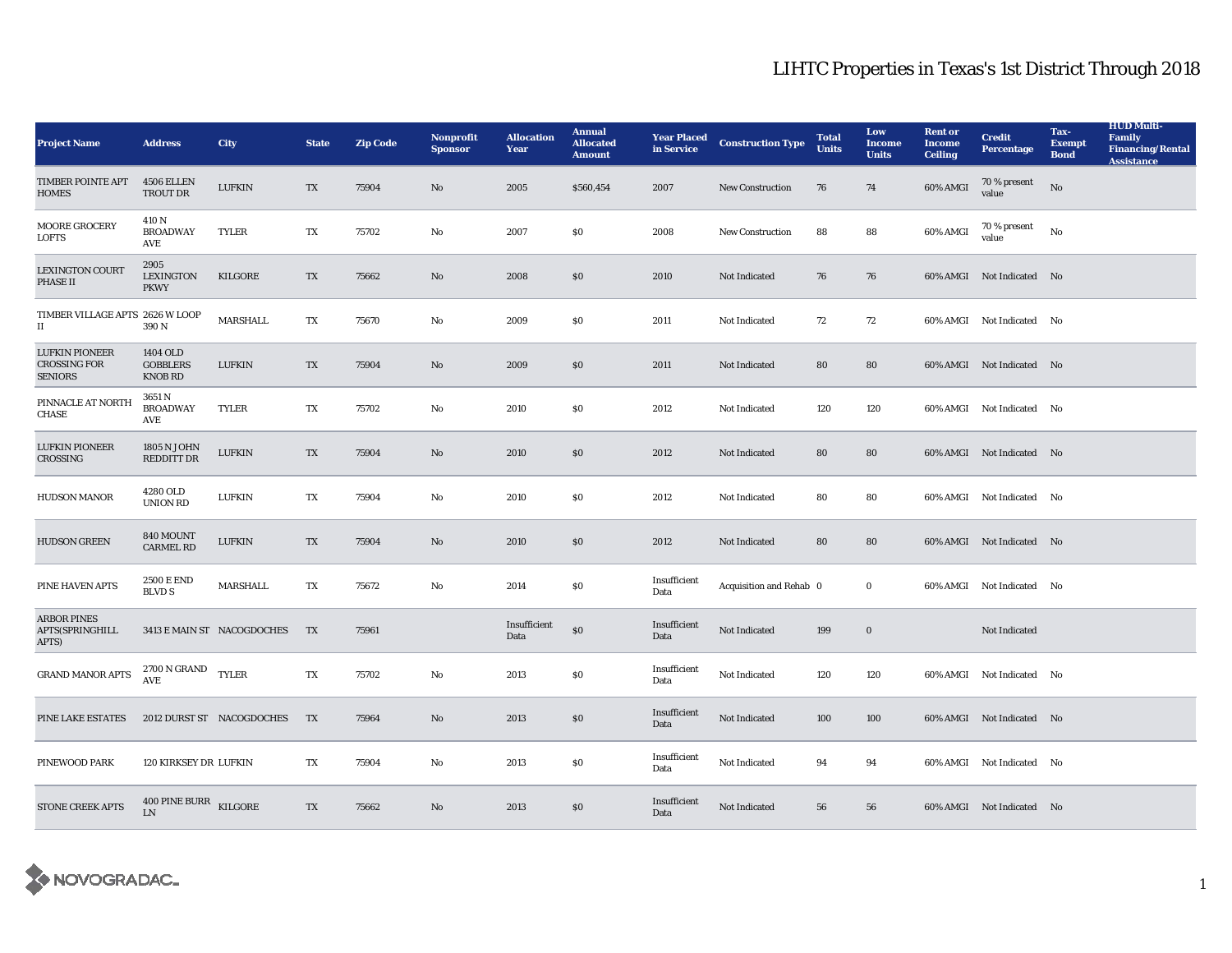| <b>Project Name</b>                                               | <b>Address</b>             | <b>City</b>                | <b>State</b> | <b>Zip Code</b> | Nonprofit<br><b>Sponsor</b> | <b>Allocation</b><br>Year | <b>Annual</b><br><b>Allocated</b><br><b>Amount</b> | <b>Year Placed</b><br>in Service | <b>Construction Type</b> | <b>Total</b><br><b>Units</b> | Low<br><b>Income</b><br><b>Units</b> | <b>Rent or</b><br><b>Income</b><br><b>Ceiling</b> | <b>Credit</b><br><b>Percentage</b>   | Tax-<br><b>Exempt</b><br><b>Bond</b> | <b>HUD Multi-</b><br>Family<br><b>Financing/Rental</b><br><b>Assistance</b> |
|-------------------------------------------------------------------|----------------------------|----------------------------|--------------|-----------------|-----------------------------|---------------------------|----------------------------------------------------|----------------------------------|--------------------------|------------------------------|--------------------------------------|---------------------------------------------------|--------------------------------------|--------------------------------------|-----------------------------------------------------------------------------|
| HIGH POINTE PLAZA<br><b>APTS</b>                                  | 3507 N JOHN<br>REDDITT DR  | <b>LUFKIN</b>              | TX           | 75904           |                             | Insufficient<br>Data      | $\$0$                                              | Insufficient<br>Data             | Not Indicated            | 72                           | $\bf{0}$                             |                                                   | Not Indicated                        |                                      |                                                                             |
| <b>SAN AUGUSTINE</b><br><b>SENIORS APT</b>                        | 1000 DESOTO<br>DR          | SAN AUGUSTINE TX           |              | 75972           | No                          | 1997                      | $\$0$                                              | 1999                             | New Construction         | ${\bf 36}$                   | 36                                   |                                                   | 30 % present<br>value                | $\rm No$                             |                                                                             |
| CENTER PLACE APTS - 705 CLIFFORD<br><b>CENTER</b>                 | ${\rm ST}$                 | <b>CENTER</b>              | TX           | 75935           | No                          | 2000                      | \$0                                                | 2001                             | Acquisition and Rehab 32 |                              | $32\,$                               |                                                   | Both 30% and<br>70% present<br>value | No                                   |                                                                             |
| COMMONWEALTH PHA $\overset{5321}{\text{NORTHWAY DR}}$ NACOGDOCHES |                            |                            | <b>TX</b>    | 75965           | No                          | 1999                      | \$0                                                | 2001                             | <b>New Construction</b>  | 54                           | 54                                   |                                                   | 70 % present<br>value                | No                                   |                                                                             |
| PARKVIEW GARDENS TO 2002                                          |                            | TYLER                      | TX           | 75701           | Yes                         | 1999                      | \$0                                                | 2001                             | <b>New Construction</b>  | 120                          | 120                                  |                                                   | 70 % present<br>value                | No                                   |                                                                             |
| <b>CYPRESS RIDGE</b>                                              |                            | 2701 LOGAN CIR NACOGDOCHES | TX           | 75961           |                             | 2000                      | $\$0$                                              | 2002                             | Not Indicated            | 76                           | 76                                   |                                                   | Not Indicated                        |                                      |                                                                             |
| PECANWOOD APTS II 502 W MAIN ST WHITEHOUSE                        |                            |                            | TX           | 75791           |                             | 2001                      | S <sub>0</sub>                                     | 2002                             | Not Indicated            | 32                           | 32                                   |                                                   | Not Indicated                        |                                      |                                                                             |
| RYANS CROSSING (PEM $^{1509\,\rm MLK\, \rm JR} _{\rm BLVD}$       |                            | MARSHALL                   | TX           |                 |                             | 2000                      | \$0                                                | 2002                             | Not Indicated            | 112                          | 103                                  |                                                   | Not Indicated                        |                                      |                                                                             |
| PARK AT SHILOH APTS 2911 SHILOH RD TYLER                          |                            |                            | TX           | 75703           | No                          | 2002                      | \$0                                                | 2003                             | New Construction         | 176                          | 176                                  |                                                   | $30\,\%$ present<br>value            | Yes                                  |                                                                             |
| <b>TOWN PARC AT</b><br><b>NACOGDOCHES</b><br>(CARDINAL VILLAGE)   | ${\rm ST}$                 | 1630 CARDINAL NACOGDOCHES  | TX           | 75961           | No                          | 2002                      | \$0                                                | 2003                             | Acquisition and Rehab 96 |                              | 95                                   |                                                   | 70 % present<br>value                | No                                   |                                                                             |
| <b>CHURCHILL AT</b><br><b>LONGVIEW</b>                            | 1501 E WHALEY<br><b>ST</b> | <b>LONGVIEW</b>            | TX           | 75601           | No                          | 2003                      | \$0                                                | 2004                             | <b>New Construction</b>  | 160                          | 160                                  |                                                   | 70 % present<br>value                | No                                   |                                                                             |
| <b>CREEKSIDE ESTATES</b><br><b>PHASE II</b>                       | 1825 SAYERS ST LUFKIN      |                            | TX           | 75904           | No                          | 2002                      | \$0                                                | 2004                             | New Construction         | 60                           | 60                                   |                                                   | 70 % present<br>value                | No                                   |                                                                             |
| MILL CREEK VILLAGE<br><b>APTS</b>                                 | 200 BOSTIC DR LONGVIEW     |                            | TX           | 75602           | No                          | 2003                      | \$0                                                | 2004                             | New Construction         | 80                           | 79                                   |                                                   | 70 % present<br>value                | No                                   |                                                                             |
| <b>ARCADIA VILLAGE</b>                                            | 673 ARCADIA CT CENTER      |                            | TX           | 75935           | No                          | 2003                      | $\$0$                                              | 2005                             | New Construction         | 26                           | 26                                   |                                                   | 70 % present<br>value                | $\rm No$                             |                                                                             |
| <b>LEXINGTON COURT</b>                                            | 3407 US HWY<br>259N        | <b>KILGORE</b>             | TX           | 75662           | Yes                         | 2004                      | \$0                                                | 2005                             | <b>New Construction</b>  | 80                           | 76                                   |                                                   | 70 % present<br>value                | No                                   |                                                                             |

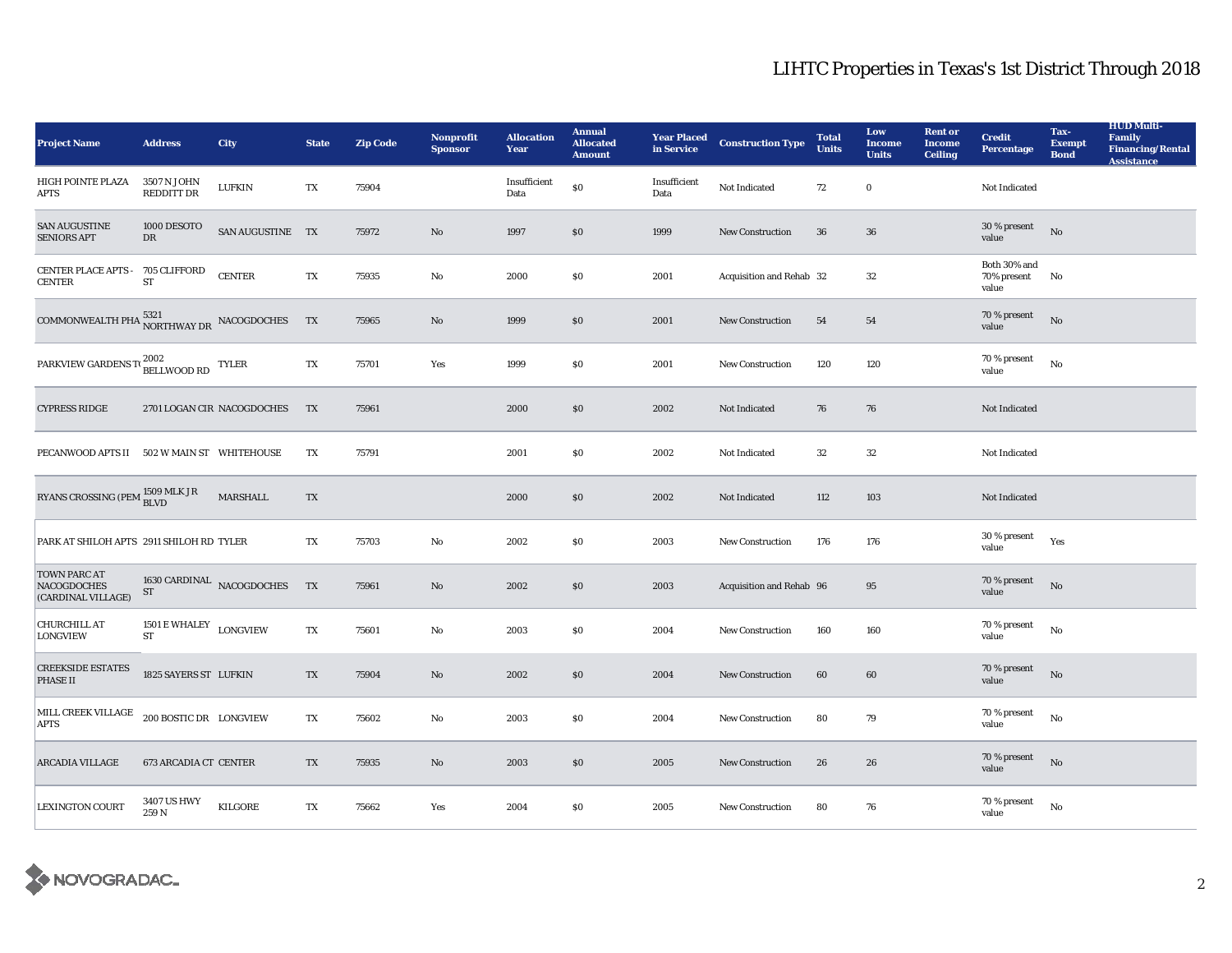| <b>Project Name</b>                                        | <b>Address</b>                   | City                      | <b>State</b> | <b>Zip Code</b> | <b>Nonprofit</b><br><b>Sponsor</b> | <b>Allocation</b><br>Year | <b>Annual</b><br><b>Allocated</b><br><b>Amount</b> | <b>Year Placed</b><br>in Service | <b>Construction Type</b>  | <b>Total</b><br><b>Units</b> | Low<br><b>Income</b><br><b>Units</b> | <b>Rent or</b><br><b>Income</b><br><b>Ceiling</b> | <b>Credit</b><br><b>Percentage</b> | Tax-<br><b>Exempt</b><br><b>Bond</b> | <b>HUD Multi-</b><br>Family<br><b>Financing/Rental</b><br><b>Assistance</b> |
|------------------------------------------------------------|----------------------------------|---------------------------|--------------|-----------------|------------------------------------|---------------------------|----------------------------------------------------|----------------------------------|---------------------------|------------------------------|--------------------------------------|---------------------------------------------------|------------------------------------|--------------------------------------|-----------------------------------------------------------------------------|
| MILLPOINT<br><b>TOWNHOMES</b>                              | 751 KILGORE DR HENDERSON         |                           | TX           | 75652           | No                                 | 2003                      | \$0                                                | 2005                             | New Construction          | 76                           | 76                                   |                                                   | 70 % present<br>value              | $\mathbf{N}\mathbf{o}$               |                                                                             |
| <b>ROSE VALLEY APTS</b>                                    | 1007 N NW<br><b>LOOP 323</b>     | <b>TYLER</b>              | TX           | 75702           | No                                 | 2004                      | \$0                                                | 2005                             | Acquisition and Rehab 160 |                              | 160                                  |                                                   | 70 % present<br>value              | $\rm No$                             |                                                                             |
| <b>SOUTHWEST PINES</b><br><b>APTS</b>                      | 3220 WALTON<br>RD                | <b>TYLER</b>              | TX           | 75701           | No                                 | 2003                      | \$0                                                | 2005                             | <b>New Construction</b>   | 248                          | 248                                  |                                                   | 30 % present<br>value              | Yes                                  |                                                                             |
| <b>PARK ESTATES</b><br>(NACOGDOCHES)                       | 1600 PRUITT<br>HILL DR           | NACOGDOCHES               | TX           | 75961           |                                    | 2004                      | \$393,033                                          | 2006                             | New Construction          | 36                           | 34                                   | 60% AMGI                                          | 70 % present<br>value              |                                      |                                                                             |
| <b>GARDENS OF</b><br><b>GLADEWATER</b>                     | <b>108 N LEE DR</b>              | <b>GLADEWATER</b>         | TX           | 75647           |                                    | 2004                      | \$260,918                                          | 2006                             | New Construction          | 36                           | 34                                   | 60% AMGI                                          | 70 % present<br>value              |                                      |                                                                             |
| <b>LONGVIEW SENIOR</b><br><b>APT COMMUNITY</b>             | <b>405 SHELTON</b><br>${\rm ST}$ | <b>LONGVIEW</b>           | TX           | 75601           |                                    | 2005                      | \$870,000                                          | 2006                             | New Construction          | 100                          | 100                                  | 60% AMGI                                          | 70 % present<br>value              |                                      |                                                                             |
| <b>JOAQUIN APTS</b>                                        | 11326 US HWY<br>84 E             | <b>JOAQUIN</b>            | TX           | 75954           | No                                 | 2005                      | \$65,824                                           | 2007                             | <b>New Construction</b>   | 32                           | 32                                   | 60% AMGI                                          | 70 % present<br>value              | <b>No</b>                            |                                                                             |
| <b>NACOGDOCHES</b><br><b>SENIOR VILLAGE</b>                |                                  | 605 HARRIS ST NACOGDOCHES | TX           | 75964           | No                                 | 2006                      | \$335,179                                          | 2007                             | <b>New Construction</b>   | 36                           | ${\bf 36}$                           | 60% AMGI                                          | 70 % present<br>value              | $\rm No$                             |                                                                             |
| <b>PINE CREEK</b><br><b>TOWNHOMES</b>                      | 3304 OLD<br>NOONDAY RD           | <b>TYLER</b>              | TX           | 75701           |                                    | Insufficient<br>Data      | \$0                                                | Insufficient<br>Data             | Not Indicated             | 113                          | $\bf{0}$                             |                                                   | Not Indicated                      |                                      |                                                                             |
| THE VILLAGE AT MAIN 417 E MAIN ST BULLARD                  |                                  |                           | TX           | 75757           | No                                 | 2016                      | \$0                                                | Insufficient<br>Data             | Acquisition and Rehab 24  |                              | 24                                   | 60% AMGI                                          | 70 % present<br>value              | $\rm No$                             | No                                                                          |
| TIMBER VILLAGE APTS $\frac{2707}{\rm ST}$ NORWOOD MARSHALL |                                  |                           | TX           | 75670           |                                    | Insufficient<br>Data      | \$0                                                | Insufficient<br>Data             | Not Indicated             | 75                           | $\mathbf 0$                          |                                                   | Not Indicated                      |                                      |                                                                             |
| TOWNPARC AT TYLER                                          | 2202 W NW<br>LOOP 323            | <b>TYLER</b>              | TX           | 75702           |                                    | Insufficient<br>Data      | \$0                                                | Insufficient<br>Data             | Not Indicated             | 95                           | $\mathbf{0}$                         |                                                   | Not Indicated                      |                                      |                                                                             |
| <b>VISTA PINES APTSNT</b><br><b>HOMES</b>                  | 1602 PARK ST                     | NACOGDOCHES               | <b>TX</b>    | 75961           |                                    | Insufficient<br>Data      | \$0                                                | Insufficient<br>Data             | Not Indicated             | 76                           | $\bf{0}$                             |                                                   | Not Indicated                      |                                      |                                                                             |
| <b>INEZ TIMS</b>                                           | 800 N<br><b>CHESTNUT ST</b>      | LUFKIN                    | TX           | 75901           | No                                 | 2012                      | \$71,322                                           | Insufficient<br>Data             | Not Indicated             | 70                           | 70                                   | 60% AMGI                                          | 70 % present<br>value              | No                                   | No                                                                          |
| HENDERSON VILLAGE 1400 BLOCK OF HENDERSON                  |                                  |                           | TX           | 75654           | No                                 | 2015                      | \$0                                                | Insufficient<br>Data             | Acquisition and Rehab 80  |                              | 68                                   |                                                   | 60% AMGI TCEP only                 | No                                   | No                                                                          |

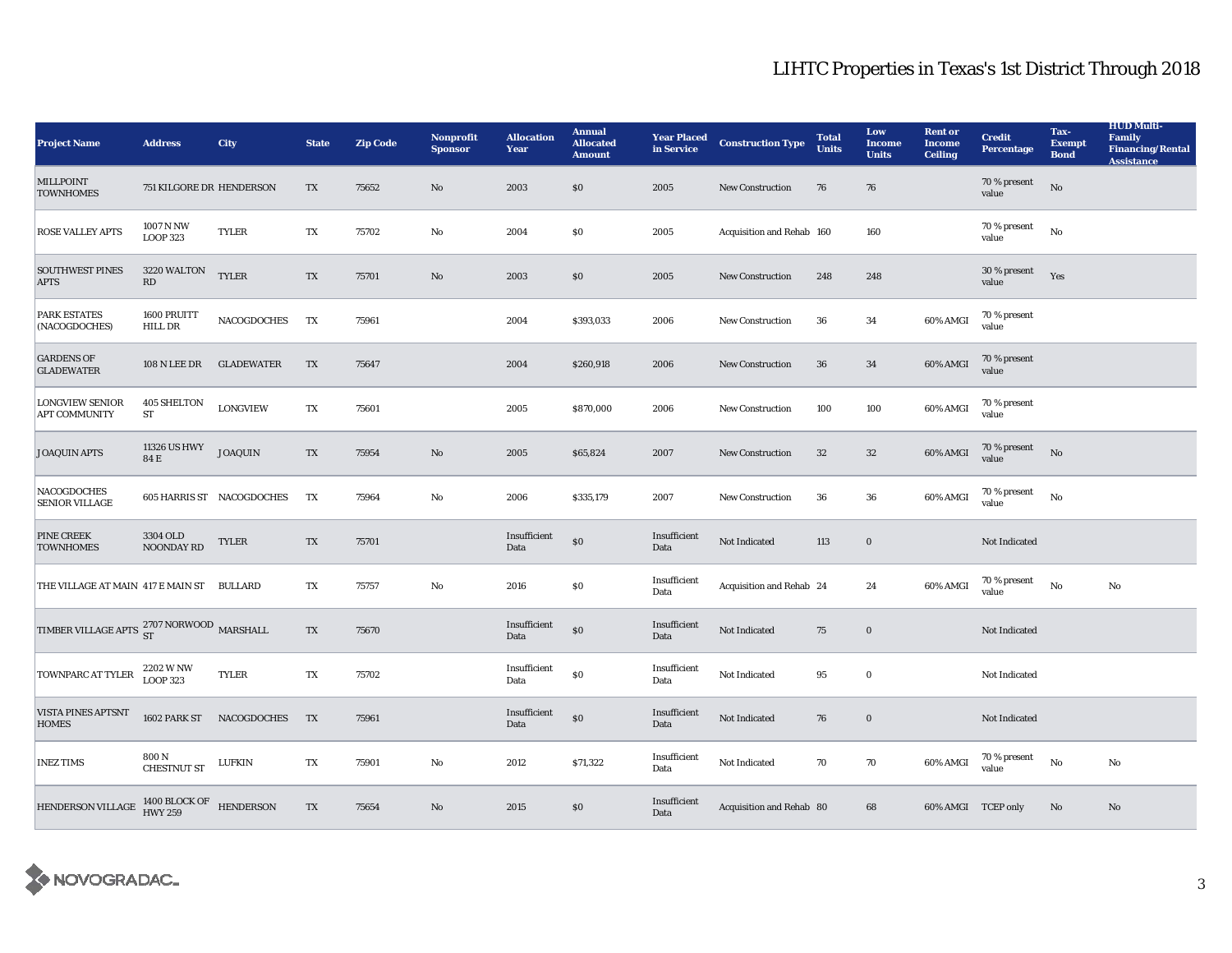| <b>Project Name</b>                               | <b>Address</b>                                                                                                                       | <b>City</b>        | <b>State</b> | <b>Zip Code</b> | <b>Nonprofit</b><br><b>Sponsor</b> | <b>Allocation</b><br>Year | <b>Annual</b><br><b>Allocated</b><br><b>Amount</b> | <b>Year Placed</b><br>in Service | <b>Construction Type</b> | <b>Total</b><br><b>Units</b> | Low<br><b>Income</b><br><b>Units</b> | <b>Rent or</b><br><b>Income</b><br><b>Ceiling</b> | <b>Credit</b><br>Percentage | Tax-<br><b>Exempt</b><br><b>Bond</b> | <b>HUD Multi-</b><br>Family<br><b>Financing/Rental</b><br><b>Assistance</b> |
|---------------------------------------------------|--------------------------------------------------------------------------------------------------------------------------------------|--------------------|--------------|-----------------|------------------------------------|---------------------------|----------------------------------------------------|----------------------------------|--------------------------|------------------------------|--------------------------------------|---------------------------------------------------|-----------------------------|--------------------------------------|-----------------------------------------------------------------------------|
| RESIDENCES AT EARL FRANKSTON<br><b>CAMPBELL</b>   | <b>SWC OF</b><br><b>HWY AND EARL</b><br><b>CAMPBELL</b>                                                                              | <b>TYLER</b>       | TX           | 75701           | No                                 | 2015                      | \$0                                                | Insufficient<br>Data             | Acquisition and Rehab 92 |                              | 80                                   |                                                   | 60% AMGI TCEP only          | No                                   | No                                                                          |
| <b>RESERVE AT HAGAN</b>                           | 606 HIGHWAY<br>110 S                                                                                                                 | <b>WHITEHOUSE</b>  | TX           | 75791           | No                                 | 2016                      | $\$0$                                              | Insufficient<br>Data             | <b>New Construction</b>  | 72                           | 66                                   | 60% AMGI                                          | 70 % present<br>value       | No                                   |                                                                             |
| WHITEHOUSE SENIOR LEAMINGTON<br>VILLAGE           | W-END<br>SPA @ RUGBY<br>LN                                                                                                           | <b>WHITEHOUSE</b>  | TX           | 75791           | No                                 | 2016                      | \$0                                                | Insufficient<br>Data             | New Construction         | 72                           | 56                                   | 60% AMGI                                          | 70 % present<br>value       | No                                   |                                                                             |
| <b>ALTON PLAZA</b>                                | $202$ E WHALEY $\quad$ LONGVIEW<br><b>ST</b>                                                                                         |                    | TX           | 75601           | No                                 | 2017                      | \$0                                                | Insufficient<br>Data             | Not Indicated            | 49                           | 33                                   | 60% AMGI                                          | 70 % present<br>value       |                                      |                                                                             |
| <b>EDGEWOOD PLACE</b>                             | 617 CLINIC DR. LONGVIEW                                                                                                              |                    | TX           | 75602           | No                                 | 2017                      | \$0                                                | Insufficient<br>Data             | New Construction         | 74                           | 58                                   | 60% AMGI                                          | 70 % present<br>value       |                                      |                                                                             |
| <b>FOREST TRAILS</b>                              | 1205-1271<br>$\begin{array}{ll} \textsc{FOREST TRILS} \\ \textsc{DR.,}\ 1305\text{-}1382 \end{array} \text{LINDALE}$<br>HAMILTON DR. |                    | TX           | 75771           | No                                 | 2017                      | \$0                                                | Insufficient<br>Data             | <b>New Construction</b>  | 60                           | 60                                   | 60% AMGI                                          | 70 % present<br>value       |                                      |                                                                             |
| <b>LEGACY TRAILS OF</b><br><b>LINDALE</b>         | 15121 CR 467                                                                                                                         | <b>LINDALE</b>     | TX           | 75771           | No                                 | 2017                      | \$0                                                | Insufficient<br>Data             | New Construction         | 76                           | 64                                   | 60% AMGI                                          | 70 % present<br>value       |                                      |                                                                             |
| PROVIDENCE AT TED<br><b>TROUT DRIVE</b>           | <b>NEQ OF TED</b><br>TROUT DRIVE & HUDSON<br><b>BOWERS LANE</b><br><b>PRIVATE</b>                                                    |                    | TX           | 75904           | $\rm No$                           | 2017                      | \$0\$                                              | Insufficient<br>Data             | New Construction         | 76                           | 64                                   | 60% AMGI                                          | 70 % present<br>value       |                                      |                                                                             |
| <b>DIBOLL PIONEER</b><br>CROSSING                 | <b>SEC OF</b><br>DEVEREAUX<br>AND<br><b>LUMBERJACK</b>                                                                               | <b>DIBOLL</b>      | TX           | 75941           | No                                 | 2018                      | \$0                                                | Insufficient<br>Data             | New Construction         | 80                           | 75                                   | 60% AMGI                                          | 70 % present<br>value       |                                      |                                                                             |
| <b>HERITAGE TOWER</b>                             | 208 N GREEN<br><b>STREET</b>                                                                                                         | <b>LONGVIEW</b>    | TX           | 75601           | No                                 | 2018                      | \$0                                                | Insufficient<br>Data             | Not Indicated            | 36                           | 36                                   | 60% AMGI                                          | 70 % present<br>value       |                                      |                                                                             |
| <b>HICKORY TRAILS</b>                             | <b>NEQ OF PAGE</b><br>RD AND E LOOP LONGVIEW<br>281                                                                                  |                    | TX           | 75605           | No                                 | 2018                      | \$0                                                | Insufficient<br>Data             | <b>New Construction</b>  | 45                           | 40                                   | 60% AMGI                                          | 70 % present<br>value       |                                      |                                                                             |
| <b>SALINE CREEK SENIOR 168 (SALINE</b><br>VILLAGE | <b>COUNTY ROAD</b><br>CREEK RD.)<br>AND S. H. 155                                                                                    | <b>NOONDAY</b>     | TX           | 75762           | No                                 | 2018                      | \$0                                                | Insufficient<br>Data             | <b>New Construction</b>  | 60                           | 50                                   | 60% AMGI                                          | 70 % present<br>value       |                                      |                                                                             |
| 1324 RHO ST                                       | 1324 RHO ST                                                                                                                          | NACOGDOCHES        | TX           | 75964           | No                                 | 1987                      | \$0                                                | 1987                             | New Construction         | 1                            | $\mathbf{1}$                         |                                                   | Not Indicated               |                                      |                                                                             |
| 1328 RHO ST                                       | 1328 RHO ST                                                                                                                          | NACOGDOCHES        | TX           | 75964           | No                                 | 1987                      | \$0                                                | 1987                             | <b>New Construction</b>  | $\mathbf{1}$                 | $\overline{1}$                       |                                                   | <b>Not Indicated</b>        |                                      |                                                                             |
| 1402 RHO ST                                       | 1402 RHO ST                                                                                                                          | <b>NACOGDOCHES</b> | TX           | 75964           | No                                 | 1987                      | \$0                                                | 1987                             | <b>New Construction</b>  | -1                           | $\mathbf{1}$                         |                                                   | Not Indicated               |                                      |                                                                             |

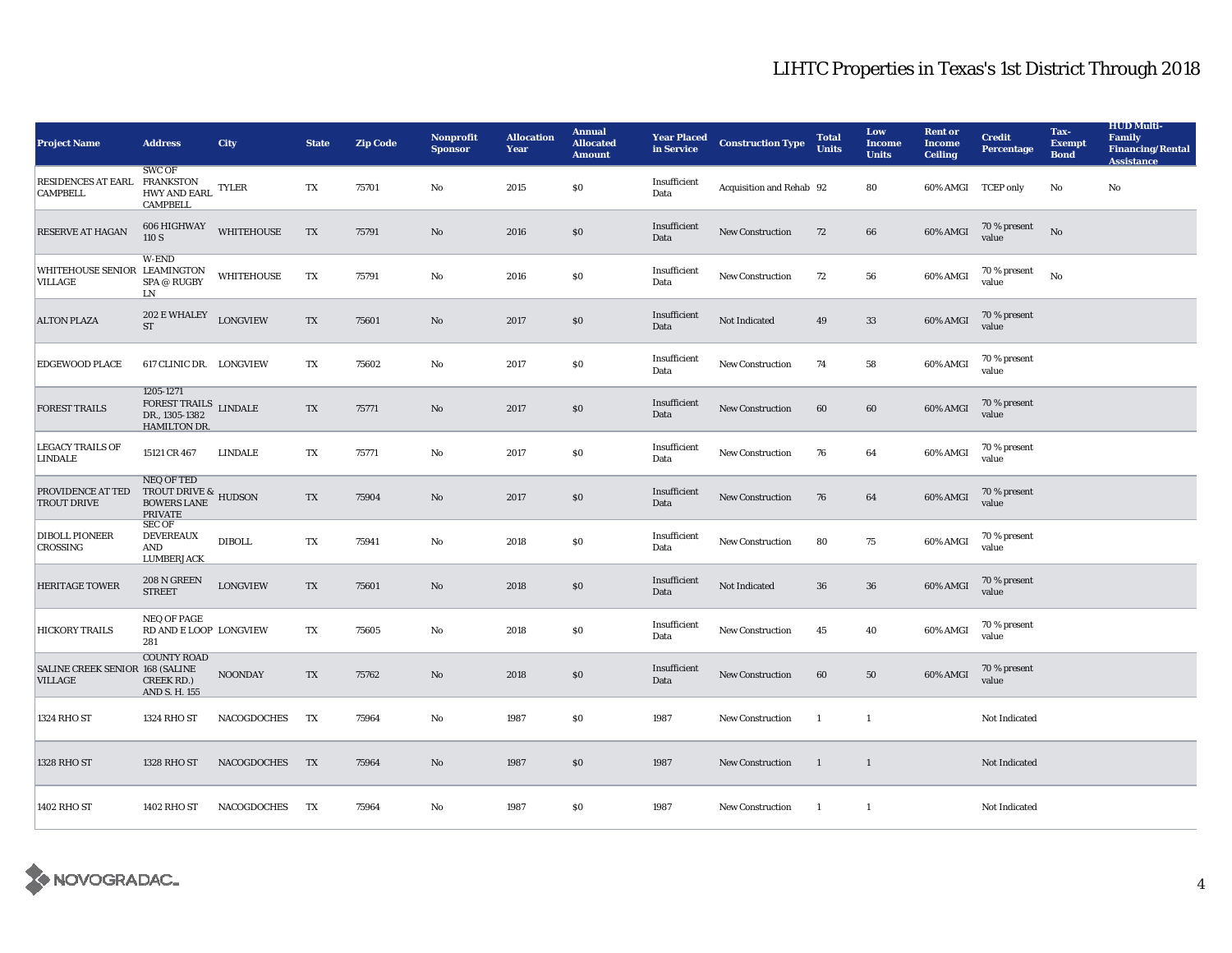| <b>Project Name</b>                         | <b>Address</b>             | <b>City</b>    | <b>State</b> | <b>Zip Code</b> | <b>Nonprofit</b><br><b>Sponsor</b> | <b>Allocation</b><br>Year | <b>Annual</b><br><b>Allocated</b><br><b>Amount</b> | <b>Year Placed</b><br>in Service | <b>Construction Type</b> | <b>Total</b><br><b>Units</b> | Low<br><b>Income</b><br><b>Units</b> | <b>Rent or</b><br><b>Income</b><br><b>Ceiling</b> | <b>Credit</b><br><b>Percentage</b> | Tax-<br><b>Exempt</b><br><b>Bond</b> | <b>HUD Multi-</b><br><b>Family</b><br><b>Financing/Rental</b><br><b>Assistance</b> |
|---------------------------------------------|----------------------------|----------------|--------------|-----------------|------------------------------------|---------------------------|----------------------------------------------------|----------------------------------|--------------------------|------------------------------|--------------------------------------|---------------------------------------------------|------------------------------------|--------------------------------------|------------------------------------------------------------------------------------|
| 1408 RHO ST                                 | 1408 RHO ST                | NACOGDOCHES    | TX           | 75964           | No                                 | 1987                      | \$0                                                | 1987                             | New Construction         | $\mathbf{1}$                 | $\mathbf{1}$                         |                                                   | Not Indicated                      |                                      |                                                                                    |
| 1412 RHO ST                                 | 1412 RHO ST                | NACOGDOCHES    | TX           | 75964           | No                                 | 1987                      | \$0                                                | 1987                             | New Construction         | 1                            | -1                                   |                                                   | Not Indicated                      |                                      |                                                                                    |
| 1408 ATKINSON DR                            | 1408 ATKINSON LUFKIN<br>DR |                | TX           | 75901           | No                                 | 1988                      | \$0                                                | 1988                             | New Construction         | 1                            | $\mathbf{1}$                         |                                                   | Not Indicated                      |                                      |                                                                                    |
| 1507 PAUL AVE                               | 1507 PAUL AVE LUFKIN       |                | TX           | 75901           | $\mathbf{No}$                      | 1988                      | \$0                                                | 1988                             | New Construction         | $\overline{1}$               | $\mathbf{1}$                         |                                                   | Not Indicated                      |                                      |                                                                                    |
| 1509 PAUL AVE                               | 1509 PAUL AVE LUFKIN       |                | TX           | 75901           | No                                 | 1988                      | \$0                                                | 1988                             | <b>New Construction</b>  | 1                            | $\mathbf{1}$                         |                                                   | Not Indicated                      |                                      |                                                                                    |
| 405 JACK ST                                 | 405 JACK ST                | <b>LUFKIN</b>  | TX           | 75901           | No                                 | 1988                      | \$0                                                | 1988                             | <b>New Construction</b>  | <sup>1</sup>                 | <sup>1</sup>                         |                                                   | Not Indicated                      |                                      |                                                                                    |
| 407 JACK ST                                 | 407 JACK ST                | <b>LUFKIN</b>  | TX           | 75901           | No                                 | 1988                      | \$0                                                | 1988                             | New Construction         | $\mathbf{1}$                 | $\overline{1}$                       |                                                   | Not Indicated                      |                                      |                                                                                    |
| 409 JACK ST                                 | 409 JACK ST                | <b>LUFKIN</b>  | TX           | 75901           | No                                 | 1988                      | $\$0$                                              | 1988                             | New Construction         | $\mathbf{1}$                 | <sup>1</sup>                         |                                                   | Not Indicated                      |                                      |                                                                                    |
| 411 JACK ST                                 | 411 JACK ST                | <b>LUFKIN</b>  | TX           | 75901           | No                                 | 1988                      | \$0                                                | 1988                             | New Construction         | 1                            | $\overline{1}$                       |                                                   | Not Indicated                      |                                      |                                                                                    |
| 413 JACK ST                                 | 413 JACK ST                | <b>LUFKIN</b>  | TX           | 75901           | No                                 | 1988                      | \$0                                                | 1988                             | New Construction         | <sup>1</sup>                 | $\mathbf{1}$                         |                                                   | Not Indicated                      |                                      |                                                                                    |
| 415 JACK ST                                 | 415 JACK ST                | <b>LUFKIN</b>  | TX           | 75901           | No                                 | 1988                      | \$0                                                | 1988                             | New Construction         | 1                            | -1                                   |                                                   | Not Indicated                      |                                      |                                                                                    |
| <b>CARTHAGE HEIGHTS</b><br><b>APTS</b>      | 801 S ADAMS ST CARTHAGE    |                | TX           | 75633           | No                                 | 1988                      | \$0                                                | 1988                             | Acquisition and Rehab 40 |                              | 40                                   |                                                   | Not Indicated                      |                                      |                                                                                    |
| PECANWOOD APTS III 502 W MAIN ST WHITEHOUSE |                            |                | TX           | 75791           | No                                 | 1988                      | \$0                                                | 1988                             | Acquisition and Rehab 32 |                              | $32\,$                               |                                                   | Not Indicated                      |                                      |                                                                                    |
| <b>WOODLAND APTS</b>                        | 700 COTTAGE<br>RD          | CARTHAGE       | TX           | 75633           | No                                 | 1988                      | \$0                                                | 1988                             | Acquisition and Rehab 48 |                              | 48                                   |                                                   | Not Indicated                      |                                      |                                                                                    |
| <b>WOODRIDGE APTS</b>                       | <b>RR 2 BOX 459</b>        | <b>KARNACK</b> | TX           | 75661           | No                                 | 1989                      | \$0                                                | 1988                             | Existing                 | 24                           | 24                                   |                                                   | Not Indicated                      |                                      |                                                                                    |

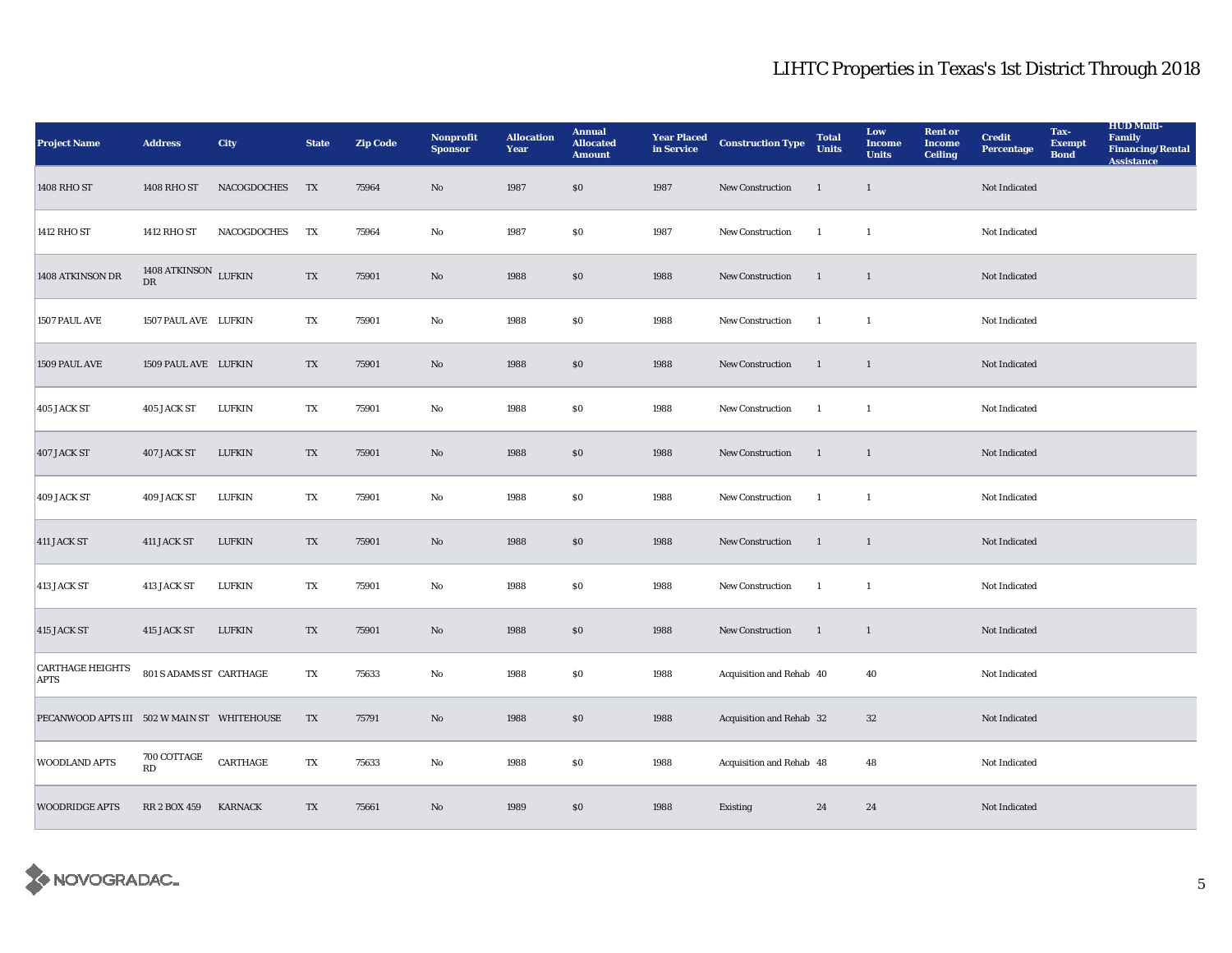| <b>Project Name</b>         | <b>Address</b>                                 | City          | <b>State</b> | <b>Zip Code</b> | <b>Nonprofit</b><br><b>Sponsor</b> | <b>Allocation</b><br>Year | <b>Annual</b><br><b>Allocated</b><br><b>Amount</b> | <b>Year Placed</b><br>in Service | <b>Construction Type</b> | <b>Total</b><br><b>Units</b> | Low<br><b>Income</b><br><b>Units</b> | <b>Rent or</b><br><b>Income</b><br><b>Ceiling</b> | <b>Credit</b><br><b>Percentage</b> | Tax-<br><b>Exempt</b><br><b>Bond</b> | <b>HUD Multi-</b><br><b>Family</b><br><b>Financing/Rental</b><br><b>Assistance</b> |
|-----------------------------|------------------------------------------------|---------------|--------------|-----------------|------------------------------------|---------------------------|----------------------------------------------------|----------------------------------|--------------------------|------------------------------|--------------------------------------|---------------------------------------------------|------------------------------------|--------------------------------------|------------------------------------------------------------------------------------|
| 1107 KILN ST                | <b>1107 KILN ST</b>                            | LUFKIN        | TX           | 75904           | No                                 | 1989                      | \$0                                                | 1989                             | New Construction         | $\mathbf{1}$                 | 1                                    |                                                   | Not Indicated                      |                                      |                                                                                    |
| 112 HUBBARD ST              | 112 HUBBARD<br><b>ST</b>                       | <b>LUFKIN</b> | TX           | 75901           | $\mathbf{No}$                      | 1989                      | \$0\$                                              | 1989                             | <b>New Construction</b>  | <sup>1</sup>                 | <sup>1</sup>                         |                                                   | Not Indicated                      |                                      |                                                                                    |
| 120 HUBBARD ST              | 120 HUBBARD<br><b>ST</b>                       | <b>LUFKIN</b> | TX           | 75901           | No                                 | 1989                      | \$0                                                | 1989                             | <b>New Construction</b>  | -1                           | -1                                   |                                                   | Not Indicated                      |                                      |                                                                                    |
| 1401 BRIARWOOD DR           | 1401<br><b>BRIARWOOD</b><br>DR                 | <b>LUFKIN</b> | TX           | 75901           | No                                 | 1989                      | \$0                                                | 1989                             | <b>New Construction</b>  | -1                           | <sup>1</sup>                         |                                                   | Not Indicated                      |                                      |                                                                                    |
| 1403 BRIARWOOD DR           | 1403<br><b>BRIARWOOD</b><br>DR                 | LUFKIN        | TX           | 75901           | $\mathbf{No}$                      | 1989                      | $\$0$                                              | 1989                             | <b>New Construction</b>  | -1                           | $\mathbf{1}$                         |                                                   | Not Indicated                      |                                      |                                                                                    |
| 1405 BRIARWOOD DR           | 1405<br><b>BRIARWOOD</b><br>DR                 | <b>LUFKIN</b> | TX           | 75901           | No                                 | 1989                      | \$0                                                | 1989                             | New Construction         | $\mathbf{1}$                 | <sup>1</sup>                         |                                                   | Not Indicated                      |                                      |                                                                                    |
| 1407 BRIARWOOD DR           | 1407<br>BRIARWOOD<br>DR                        | LUFKIN        | TX           | 75901           | No                                 | 1989                      | \$0                                                | 1989                             | New Construction         | $\overline{1}$               | -1                                   |                                                   | Not Indicated                      |                                      |                                                                                    |
| 1410 ATKINSON DR            | 1410 ATKINSON LUFKIN<br>$\mathbf{D}\mathbf{R}$ |               | TX           | 75901           | No                                 | 1989                      | \$0                                                | 1989                             | <b>New Construction</b>  | 1                            | <sup>1</sup>                         |                                                   | Not Indicated                      |                                      |                                                                                    |
| 1412 ATKINSON DR            | 1412 ATKINSON LUFKIN<br>DR                     |               | TX           | 75901           | No                                 | 1989                      | $\$0$                                              | 1989                             | <b>New Construction</b>  | $\overline{1}$               | -1                                   |                                                   | Not Indicated                      |                                      |                                                                                    |
| 1414 ATKINSON DR            | 1414 ATKINSON LUFKIN<br>DR                     |               | TX           | 75901           | No                                 | 1989                      | \$0                                                | 1989                             | New Construction         | -1                           | $\mathbf{1}$                         |                                                   | Not Indicated                      |                                      |                                                                                    |
| 1416 ATKINSON DR            | 1416 ATKINSON LUFKIN<br>DR                     |               | TX           | 75901           | $\mathbf{No}$                      | 1989                      | $\$0$                                              | 1989                             | New Construction         | $\overline{1}$               | $\mathbf{1}$                         |                                                   | Not Indicated                      |                                      |                                                                                    |
| 1418 ATKINSON DR            | 1418 ATKINSON LUFKIN<br>DR                     |               | TX           | 75901           | $\mathbf{N}\mathbf{o}$             | 1989                      | \$0\$                                              | 1989                             | New Construction         | <sup>1</sup>                 | $\mathbf{1}$                         |                                                   | Not Indicated                      |                                      |                                                                                    |
| 1501 BRIARWOOD DR           | 1501<br>BRIARWOOD<br>DR                        | LUFKIN        | TX           | 75901           | No                                 | 1989                      | \$0\$                                              | 1989                             | <b>New Construction</b>  | -1                           | <sup>1</sup>                         |                                                   | Not Indicated                      |                                      |                                                                                    |
| 1502 BRIARWOOD DR           | 1502<br><b>BRIARWOOD</b><br>DR                 | <b>LUFKIN</b> | TX           | 75901           | No                                 | 1989                      | $\$0$                                              | 1989                             | New Construction         | <sup>1</sup>                 | $\overline{1}$                       |                                                   | Not Indicated                      |                                      |                                                                                    |
| 1503 BRIARWOOD DR BRIARWOOD | 1503<br>DR                                     | <b>LUFKIN</b> | TX           | 75901           | No                                 | 1989                      | \$0\$                                              | 1989                             | <b>New Construction</b>  | $\overline{1}$               | -1                                   |                                                   | Not Indicated                      |                                      |                                                                                    |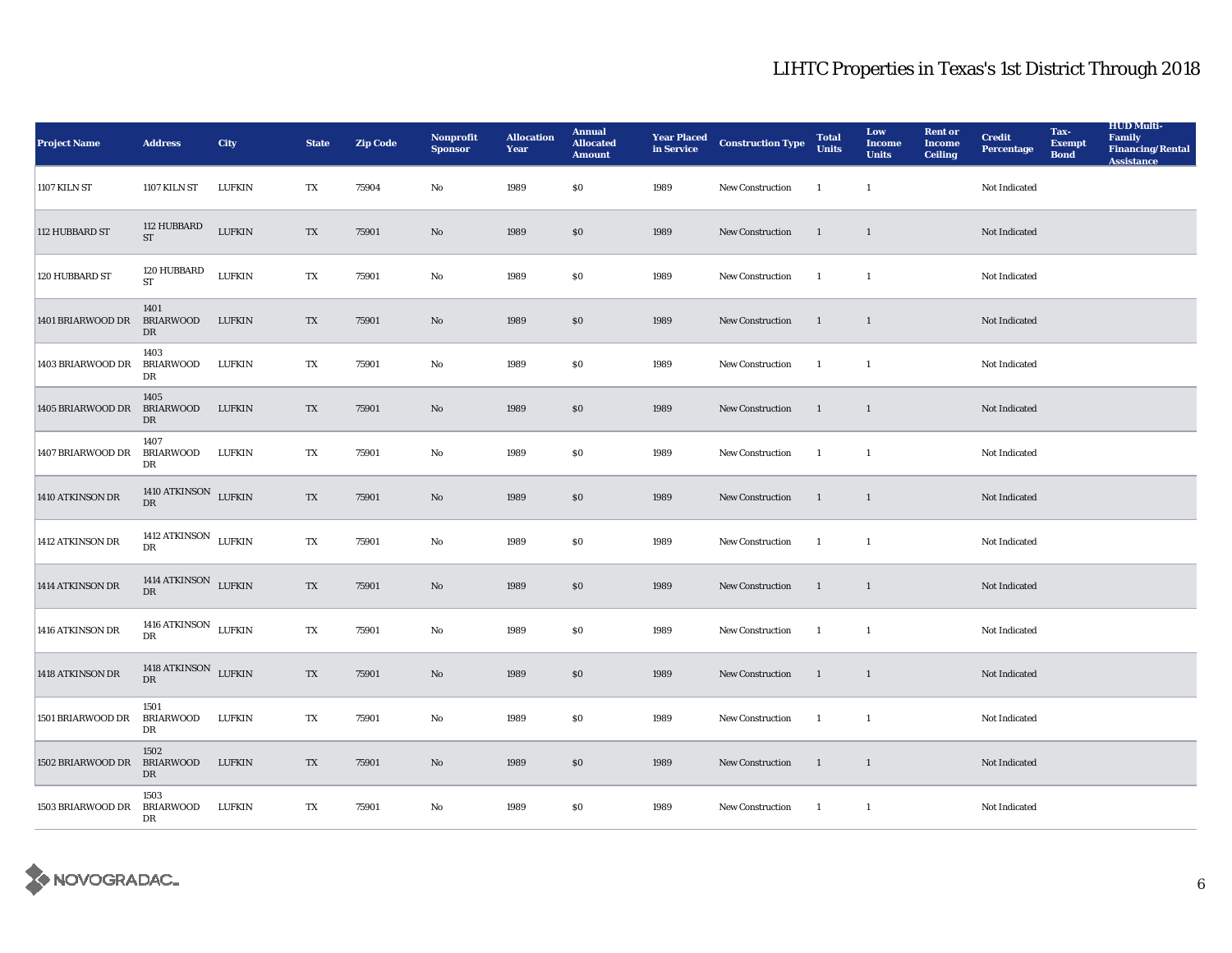| <b>Project Name</b>     | <b>Address</b>                               | City                      | <b>State</b> | <b>Zip Code</b> | <b>Nonprofit</b><br><b>Sponsor</b> | <b>Allocation</b><br>Year | <b>Annual</b><br><b>Allocated</b><br><b>Amount</b> | <b>Year Placed</b><br>in Service | <b>Construction Type</b> | <b>Total</b><br><b>Units</b> | Low<br><b>Income</b><br><b>Units</b> | <b>Rent or</b><br><b>Income</b><br><b>Ceiling</b> | <b>Credit</b><br><b>Percentage</b> | Tax-<br><b>Exempt</b><br><b>Bond</b> | <b>HUD Multi-</b><br><b>Family</b><br><b>Financing/Rental</b><br><b>Assistance</b> |
|-------------------------|----------------------------------------------|---------------------------|--------------|-----------------|------------------------------------|---------------------------|----------------------------------------------------|----------------------------------|--------------------------|------------------------------|--------------------------------------|---------------------------------------------------|------------------------------------|--------------------------------------|------------------------------------------------------------------------------------|
| 1505 BRIARWOOD DR       | 1505<br><b>BRIARWOOD</b><br>DR               | <b>LUFKIN</b>             | TX           | 75901           | $\rm No$                           | 1989                      | \$0                                                | 1989                             | <b>New Construction</b>  | $\mathbf{1}$                 | $\mathbf{1}$                         |                                                   | Not Indicated                      |                                      |                                                                                    |
| 1506 BRIARWOOD DR       | 1506<br><b>BRIARWOOD</b><br>DR               | <b>LUFKIN</b>             | TX           | 75901           | No                                 | 1989                      | \$0                                                | 1989                             | New Construction         | -1                           | $\overline{1}$                       |                                                   | Not Indicated                      |                                      |                                                                                    |
| 1507 BRIARWOOD DR       | 1507<br><b>BRIARWOOD</b><br>DR               | <b>LUFKIN</b>             | TX           | 75901           | $\rm No$                           | 1989                      | \$0                                                | 1989                             | New Construction         | $\mathbf{1}$                 | 1                                    |                                                   | Not Indicated                      |                                      |                                                                                    |
| 1508 BRIARWOOD DR       | 1508<br>BRIARWOOD<br>DR                      | LUFKIN                    | TX           | 75901           | No                                 | 1989                      | \$0                                                | 1989                             | <b>New Construction</b>  | -1                           | -1                                   |                                                   | <b>Not Indicated</b>               |                                      |                                                                                    |
| 1509 BRIARWOOD DR       | 1509<br><b>BRIARWOOD</b><br>DR               | <b>LUFKIN</b>             | TX           | 75901           | No                                 | 1989                      | \$0                                                | 1989                             | <b>New Construction</b>  | 1                            | 1                                    |                                                   | Not Indicated                      |                                      |                                                                                    |
| 1510 BRIARWOOD DR       | 1510<br>BRIARWOOD<br>DR                      | <b>LUFKIN</b>             | TX           | 75901           | No                                 | 1989                      | \$0                                                | 1989                             | <b>New Construction</b>  | <sup>1</sup>                 | <sup>1</sup>                         |                                                   | Not Indicated                      |                                      |                                                                                    |
| <b>LINCOLN HEIGHTS</b>  |                                              | 2117 MARTY ST NACOGDOCHES | <b>TX</b>    | 75964           | No                                 | 1988                      | \$0                                                | 1989                             | New Construction         | 1                            | $\mathbf{1}$                         |                                                   | Not Indicated                      |                                      |                                                                                    |
| <b>LINCOLN HEIGHTS</b>  |                                              | 2121 MARTY ST NACOGDOCHES | TX           | 75964           | No                                 | 1988                      | \$0                                                | 1989                             | <b>New Construction</b>  | $\mathbf{1}$                 | $\overline{1}$                       |                                                   | Not Indicated                      |                                      |                                                                                    |
| <b>LINCOLN HEIGHTS</b>  |                                              | 2207 MARTY ST NACOGDOCHES | <b>TX</b>    | 75964           | No                                 | 1988                      | S <sub>0</sub>                                     | 1989                             | <b>New Construction</b>  | <sup>1</sup>                 | $\mathbf{1}$                         |                                                   | Not Indicated                      |                                      |                                                                                    |
| <b>LINCOLN HEIGHTS</b>  |                                              | 2211 MARTY ST NACOGDOCHES | TX           | 75964           | No                                 | 1988                      | \$0                                                | 1989                             | New Construction         | -1                           | $\mathbf{1}$                         |                                                   | Not Indicated                      |                                      |                                                                                    |
| <b>LINCOLN HEIGHTS</b>  |                                              | 2212 MARTY ST NACOGDOCHES | TX           | 75964           | No                                 | 1988                      | S <sub>0</sub>                                     | 1989                             | <b>New Construction</b>  | <sup>1</sup>                 | $\mathbf{1}$                         |                                                   | Not Indicated                      |                                      |                                                                                    |
| <b>SEVEN KEYS APTS</b>  | 2107W<br>PINECREST DR MARSHALL               |                           | TX           | 75670           | No                                 | 1989                      | \$0                                                | 1989                             | Existing                 | 64                           | 64                                   |                                                   | Not Indicated                      |                                      |                                                                                    |
| <b>WASKOM ARMS APTS</b> | 100 W SCHOOL WASKOM<br><b>AVE</b>            |                           | TX           | 75692           | No                                 | 1989                      | \$0                                                | 1989                             | <b>Existing</b>          | 48                           | 48                                   |                                                   | Not Indicated                      |                                      |                                                                                    |
| 1301 N WARREN ST        | 1301 N WARREN $$\rm\,LUFKIN$$<br><b>ST</b>   |                           | TX           | 75901           | No                                 | 1989                      | \$0                                                | 1990                             | New Construction         | <sup>1</sup>                 | -1                                   |                                                   | Not Indicated                      |                                      |                                                                                    |
| 1303 N WARREN ST        | 1303 N WARREN $_{\rm \,LUFKIN}$<br><b>ST</b> |                           | TX           | 75901           | No                                 | 1989                      | \$0                                                | 1990                             | <b>New Construction</b>  | <sup>1</sup>                 | <sup>1</sup>                         |                                                   | Not Indicated                      |                                      |                                                                                    |

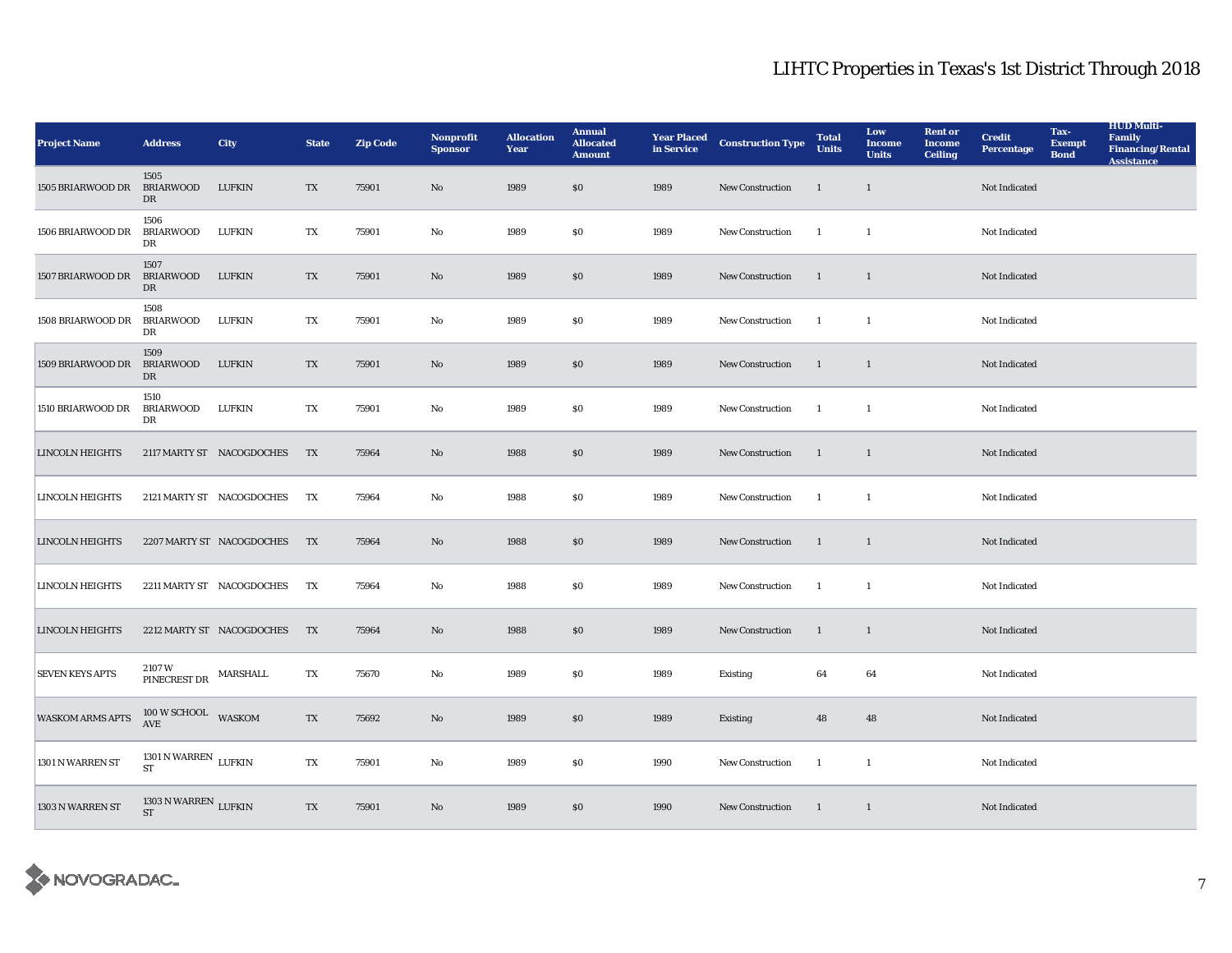| <b>Project Name</b>                    | <b>Address</b>                             | City                      | <b>State</b> | <b>Zip Code</b> | Nonprofit<br><b>Sponsor</b> | <b>Allocation</b><br>Year | <b>Annual</b><br><b>Allocated</b><br><b>Amount</b> | <b>Year Placed</b><br>in Service | <b>Construction Type</b> | <b>Total</b><br><b>Units</b> | Low<br><b>Income</b><br><b>Units</b> | <b>Rent or</b><br><b>Income</b><br><b>Ceiling</b> | <b>Credit</b><br><b>Percentage</b>         | Tax-<br><b>Exempt</b><br><b>Bond</b> | <b>HUD Multi-</b><br><b>Family</b><br><b>Financing/Rental</b><br><b>Assistance</b> |
|----------------------------------------|--------------------------------------------|---------------------------|--------------|-----------------|-----------------------------|---------------------------|----------------------------------------------------|----------------------------------|--------------------------|------------------------------|--------------------------------------|---------------------------------------------------|--------------------------------------------|--------------------------------------|------------------------------------------------------------------------------------|
| <b>SUNSHINE HOMES 2</b>                | 1305 N WARREN $_{\rm LUFKIN}$              |                           | TX           | 75901           | No                          | 1989                      | \$0                                                | 1990                             | New Construction         | $\overline{1}$               | $\mathbf{1}$                         |                                                   | Not Indicated                              |                                      |                                                                                    |
| 1309 N WARREN ST                       | 1309 N WARREN $_{\rm LUFKIN}$<br><b>ST</b> |                           | TX           | 75901           | No                          | 1989                      | \$0                                                | 1990                             | New Construction         | <sup>1</sup>                 | $\mathbf{1}$                         |                                                   | Not Indicated                              |                                      |                                                                                    |
| HALLSVILLE SQUARE                      | $200\,\mbox{Tom}$ HALLSVILLE BROWN PKWY    |                           | TX           | 75650           | $\mathbf{No}$               | 1989                      | $\$0$                                              | 1990                             | Acquisition and Rehab 32 |                              | 32                                   |                                                   | Not Indicated                              |                                      |                                                                                    |
| PANOLA SQUARE                          | $700$ DIXIE LAKE $\,$ CARTHAGE<br>RD       |                           | TX           | 75633           | No                          | 1989                      | \$0                                                | 1990                             | Acquisition and Rehab 32 |                              | 32                                   |                                                   | Not Indicated                              |                                      |                                                                                    |
| <b>TIMPSON SENIORS</b><br><b>APTS</b>  | 329 MARCUS ST TIMPSON                      |                           | TX           | 75975           | No                          | 1990                      | \$0                                                | 1991                             | <b>New Construction</b>  | 28                           | 28                                   |                                                   | <b>Not Indicated</b>                       |                                      |                                                                                    |
| <b>GILMER CAPITAL APTS</b>             | 800 N<br>BRADFORD ST                       | GILMER                    | TX           | 75644           | No                          | 1991                      | \$0                                                | 1992                             | New Construction         | 24                           | 24                                   |                                                   | Not Indicated                              |                                      |                                                                                    |
| <b>MEADOWS APTS</b><br>(GILMER)        | 916 STATE HWY GILMER<br>155 N              |                           | TX           | 75644           | No                          | 1991                      | \$0                                                | 1992                             | New Construction         | 30                           | 30                                   |                                                   | <b>Not Indicated</b>                       |                                      |                                                                                    |
| <b>CORDOVE RENTAL</b><br><b>UNITS</b>  |                                            | 2205 MARTY ST NACOGDOCHES | TX           | 75964           | $\rm No$                    | 1993                      | \$0                                                | 1993                             | New Construction         | $\overline{4}$               | $\overline{4}$                       |                                                   | Not Indicated                              |                                      |                                                                                    |
| PANOLA SENIORS<br><b>COMMUNITY</b>     | 101 SENIOR AVE CARTHAGE                    |                           | TX           | 75633           | No                          | 1992                      | \$0                                                | 1994                             | <b>New Construction</b>  | 24                           | 24                                   |                                                   | Not Indicated                              |                                      |                                                                                    |
| <b>TATUM SQUARE</b>                    | 125 ELDERS DR TATUM                        |                           | TX           | 75691           | No                          | 1992                      | \$0                                                | 1994                             | New Construction         | 24                           | 24                                   |                                                   | Not Indicated                              |                                      |                                                                                    |
| <b>TROUP SENIORS</b>                   | 815 S ATHENA<br><b>ST</b>                  | <b>TROUP</b>              | TX           | 75789           | No                          | 1992                      | \$0                                                | 1994                             | New Construction         | 36                           | 36                                   |                                                   | Not Indicated                              |                                      |                                                                                    |
| TRM SENIOR APARTME 815 S. ATHENA TROUP |                                            |                           | TX           | 75789           | No                          | 1993                      | \$7,323                                            | 1994                             | New Construction         | 88                           | 88                                   | 60% AMGI                                          | 70 % present<br>value                      |                                      | No                                                                                 |
| <b>BIG SANDY MANOR</b>                 | $615$ N<br>ROBINSON ST                     | <b>BIG SANDY</b>          | TX           | 75755           | $\rm No$                    | 1993                      | $\$0$                                              | 1995                             | New Construction         | 24                           | 24                                   |                                                   | $30$ % present $\rm ~\,$ No $\rm$<br>value |                                      |                                                                                    |
| THE COTTAGES AT<br><b>MAIN</b>         | 417 E MAIN ST BULLARD                      |                           | TX           | 75757           | No                          | 1994                      | \$0                                                | 1995                             | <b>New Construction</b>  | 24                           | 24                                   |                                                   | 30 % present<br>value                      | No                                   | No                                                                                 |
| VILLAS OF PINE RIDGE 3110 TOWNE        |                                            | <b>TYLER</b>              | TX           | 75701           | No                          | 1995                      | \$0                                                | 1997                             | New Construction         | 148                          | 111                                  |                                                   | 70 % present<br>value                      | No                                   |                                                                                    |